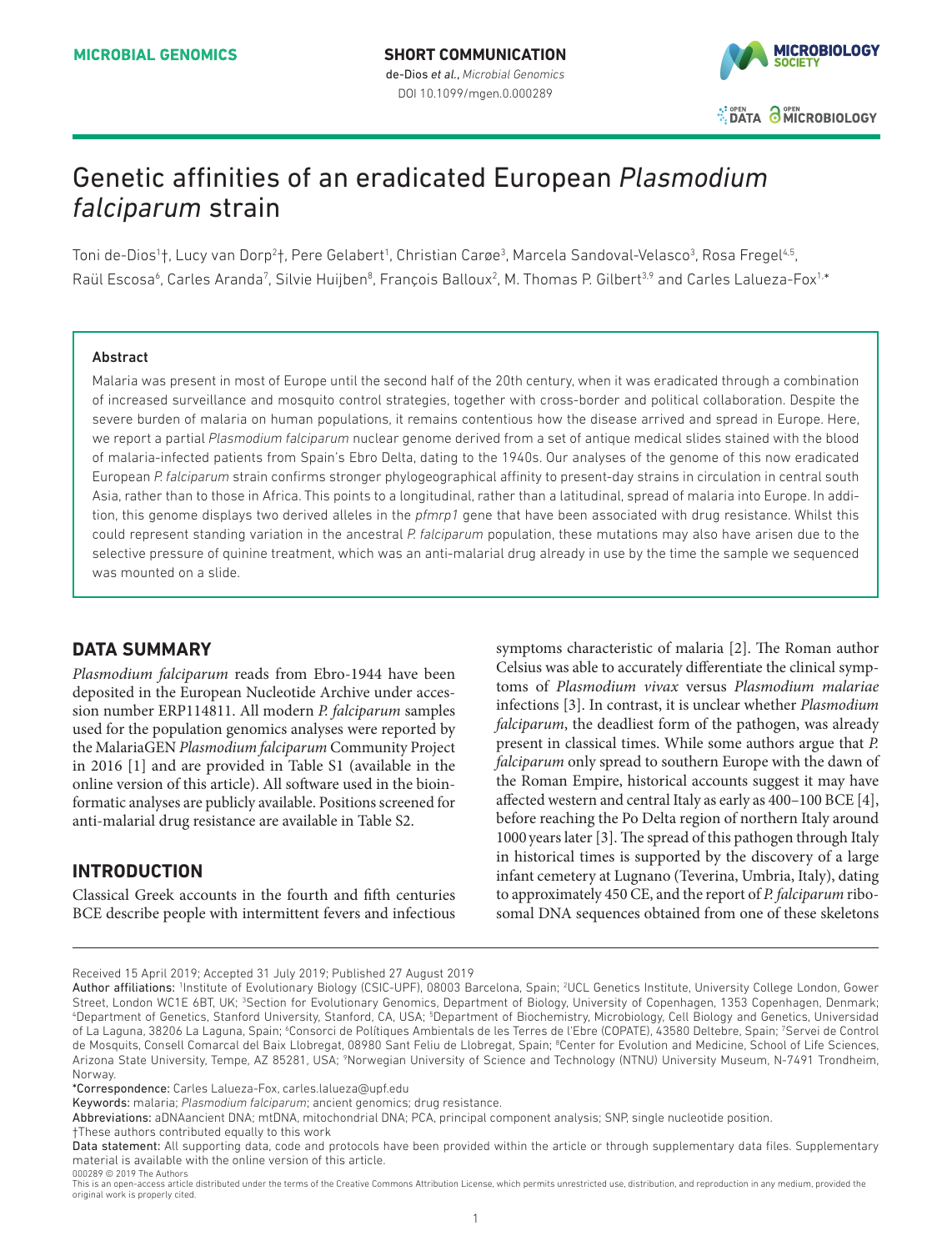by means of traditional PCR [[5](#page-4-4)]. The recent retrieval of larger amounts of *P. falciparum* genetic data, by means of capture baits and second-generation sequencing technologies, from teeth sampled in Velia and Vagnari cemeteries (Italy), directly places this parasite in southern Italy by the beginning of the Roman Imperial period [[6](#page-5-0)].

Genetic analyses of DNA recovered from a unique set of antique microscopy slides (1942–1944), stained with the blood of malaria-infected patients in the Ebro Delta of Spain for immediate diagnostic purposes, allowed us to report the complete mitochondrial DNA (mtDNA) genomes of historical *P. falciparum* and *P. vivax* [[7](#page-5-1)]. In this study, we analyse data generated through merging the sequence information derived from four different slides, allowing us to reconstruct the partial nuclear genome of this eradicated European *P. falciparum* strain.

## **Methods**

## **Sample collection**

Four microscope slides, dated between 1942 and 1944, were selected for this study. All were obtained from Dr Ildefonso Canicio's family collection. Dr Canicio was in charge of the anti-malarial hospital at Sant Jaume d'Enveja (Ebro Delta, Spain), inaugurated in 1925, until his death in 1961. Patients were predominantly local people who worked in the Ebro rice fields and had no history of international travel. The samples consist of four labelled microscopy slides stained with Giemsa – probably not previously fixed – in which parasites were still visible under the microscope. DNA extraction was performed in dedicated ancient DNA (aDNA) laboratories at the Institute of Evolutionary Biology in Barcelona (Spain) and the Centre for GeoGenetics in Copenhagen (Denmark) in 2015 and 2017, respectively, as described in the Supplementary Material.

## **Ancient sample mapping and assembly**

We first analysed the sequenced reads obtained from our eradicated European *P. falciparum* samples using *FastQC* (v0.11.7) [[8\]](#page-5-2) in order to determine their quality before and after trimming of the adapter sequences. We removed sequencing adapters and reads shorter than 30bp using *cutadapt* (v1.3) [[9\]](#page-5-3). We then mapped our reads against the *P. falciparum* 3D7 and *P. vivax* Sal1 reference genomes using BWA (v0.7.17) [[10](#page-5-4)] aln, specifying no seeding, a gap open penalty of 2, an edit distance of 0.01 and no trimming; parameters shown to optimize mapping of ancient microbial samples [[11](#page-5-5)]. We removed duplicated reads using *Picard* (v2.18.6) 'MarkDuplicates' and retained all mapped reads with a map quality of at least 30 in *SAMtools* (v1.6) [[12](#page-5-6)]. As the blood samples had known co-infection with *P. vivax*, we extracted the sequencing reads mapping more confidently to *P. falciparum* by selecting those reads that had a lesser edit distance between *P. falciparum* 3D7 than with *P. vivax* Sal1 (Fig. S1). The obtained G+C content of the reads matched the expected and extremely low G+C content characteristic of the *P. falciparum* genome (Fig. S2).

#### **Impact Statement**

Malaria is a serious infectious disease affecting over 200million people annually. The disease is caused by species of parasitic protozoans from the genus *Plasmodium*, which are transmitted by several species of mosquitoes from the genus *Anopheles*. Today, *Plasmodium* is restricted to tropical and subtropical latitudes. However, malaria was historically present in most of Europe, spanning from southern Britain and the Mediterranean to as far north as Finland. Spain represented one of its last footholds, where it persisted until the 1960s. Here, we report a substantial fraction of the genome of a 20th century European *Plasmodium falciparum* strain isolated from slides stained with the blood of malariainfected patients in the 1940s. We analyse this genome in the context of worldwide modern strains to trace the historical dispersal of *P. falciparum* in Europe. We find evidence supporting a longitudinal spread from Asia into Europe, over a latitudinal spread from Africa, as well as variants in anti-malarial resistance genes predating the use of most common anti-malarial drugs. Our work highlights the potential of collections of antique medical slides to open new possibilities in the study of ancient microbial genomics, including malaria.

Post-mortem aDNA damage patterns were determined using *MapDamage* (v2.0.8) [\[13\]](#page-5-7) (Fig. S3). Most of the *P. falciparum* reads (0.6294× mean coverage, representing 88% of the total genome) come from a single slide (labelled CA) sequenced in 2015. The remaining reads come from three other slides with mean genome-wide coverage of 0.0213×, 0.0285× and 0.0314×. The reduced coverage obtained from these slides relates to the overall endogenous sequence content and quality, which may also vary depending on the stage of the parasite's life cycle when the slides were prepared. To increase the overall coverage, we therefore merged data from all four slides, always calling the dominant allele. We call our resultant composite genome Ebro-1944.

We also generated a reference panel of modern *P. falciparum* samples from publicly available sequence data [[1\]](#page-4-0). In all cases, we mapped reads using *BWA* (v0.7.17) [\[10\]](#page-5-4) *mem*, before removing duplicated sequence reads and filtering by mapping quality using thresholds as described above. The same procedure was followed for mapping the genome of *Plasmodium praefalciparum*, which was used as an outgroup. *Qualimap* (v2.2) [[14](#page-5-8)] was used to generate the mapping metrics for all samples.

## **Variant calling and dataset creation**

To compare Ebro-1944 to current strains in global circulation, we selected modern strains with a mean depth of coverage equal or above 50× and with at least 90% of the reference genome covered. This filtering strategy resulted in a dataset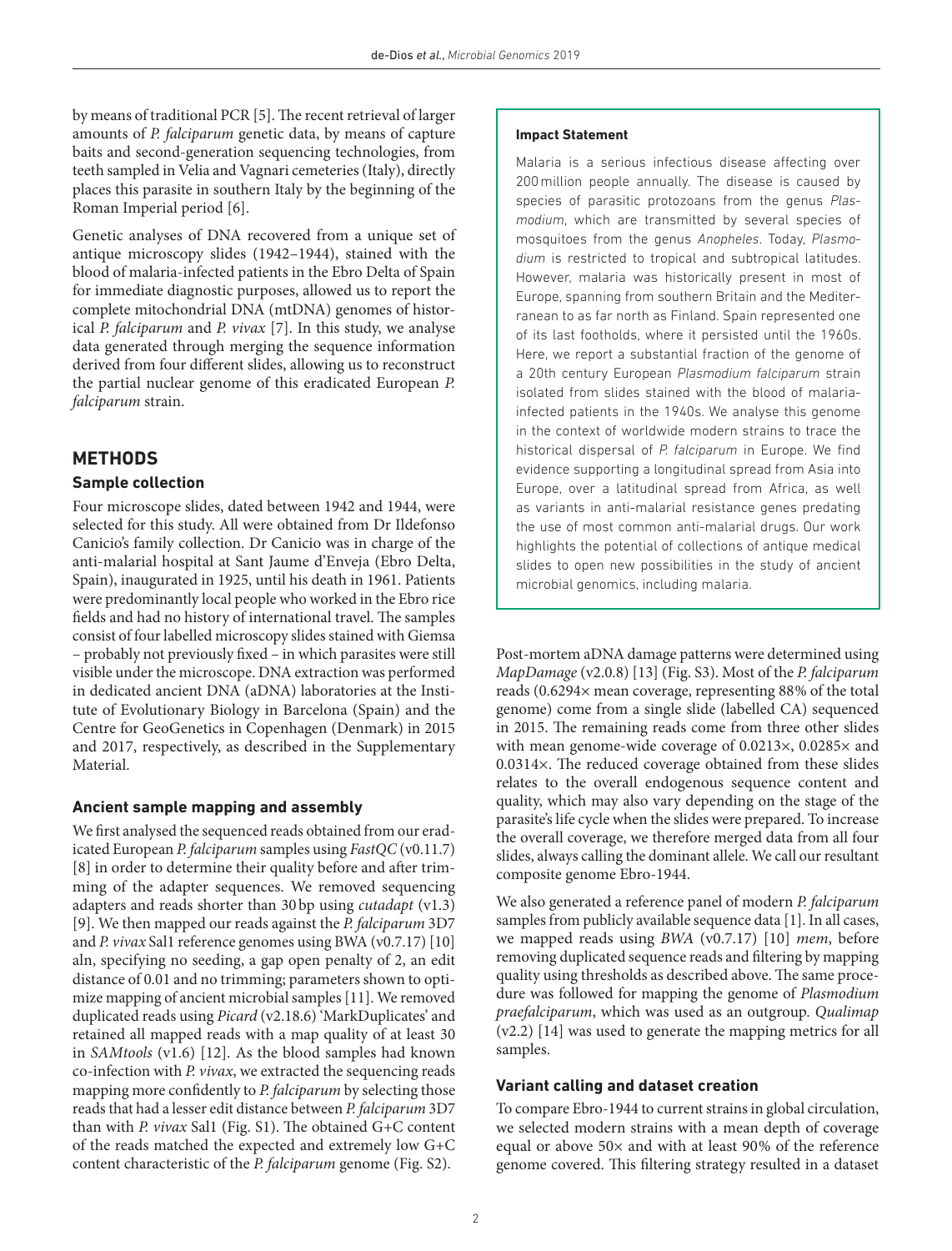

<span id="page-2-0"></span>Fig. 1. (a) PCA with worldwide sample locations (inset map). (b) *f*4-statistics under the test relationship *f*4(*P. praefalciparum*, Ebro-1944, X, Democratic Republic of Congo), where X iterates through the geographical sampling locations of our included modern *P. falciparum* strains. A more negative *f*4 value indicates a closer relationship of Ebro-1944 to X relative to strains sampled from the Democratic Republic of Congo. (c) Z-scores under the test relationship *f*4(*P. praefalciparum*, Ebro-1944, X, Colombia) assessed through block jackknife resampling. All possible *f*4 topologies were tested (Fig. S4), with Ebro-1944 showing a consistent closer affinity to strains sampled from central south Asia.

comprising 206 global samples. We used *GATK* (v3.7) [[15](#page-5-9)], algorithm *UnifiedGenotyper*, to call variants, specifying *EMIT\_ALL\_CONFIDENT\_SITES* and a standard confidence threshold over 50. We subsequently used *VCFtools* (0.1.14) [[16\]](#page-5-10) to filter out positions with less than  $40\times$  coverage, heterozygous positions, multi-allelic positions, indels and recombinant sub-telomeric regions (see the Supplementary Material). These samples were later merged using *bcftools* (v1.3.1) [[12](#page-5-6)] and all variants that were not present in at least three samples were removed leaving 681 486 single nucleotide

positions (SNPs). We used these positions to call additional modern samples, which mapped with lower coverage (<50×), applying the same filters. The resultant calls were merged using *bcftools*. SNPs were called for *P. praefalciparum* using the same parameters.

For Ebro-1944, we used a different approach to overcome the post-mortem damage associated with aDNA samples. We generated pseudo-haploid calls at the positions identified in the population genetics dataset using *SAMtools* to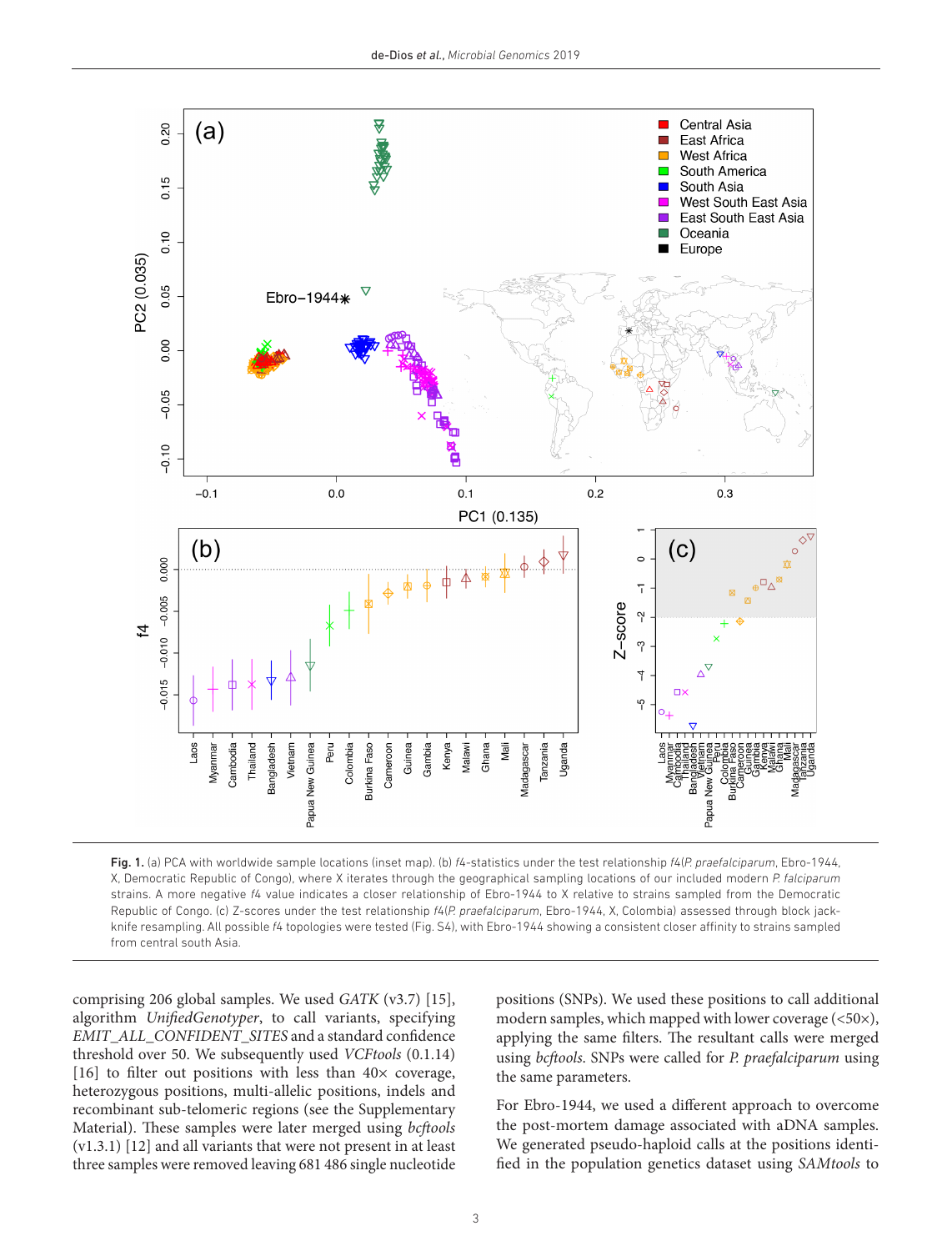call a random base drawn from all possible reads at each site [[17](#page-5-11)]. We then merged all the samples (including Ebro-1944) using *bcftools*. The complete dataset was filtered for a minimal minor allele frequency of 0.01 and multi-allelic SNPs were removed using *VCFtools*. All SNPs that were not present in at least 75% of the samples considered were also removed. This procedure resulted in a final dataset comprising 435 samples and 14346 bi-allelic SNPs, with 50.85% of these covered in Ebro-1944.

## **Population genetics analyses**

This dataset was compiled by filtering all modern samples for sites called in Ebro-1944 and retaining all samples that had at least 50% of these sites covered. This resulted in a dataset of 306 samples and 6 755 SNPs. A principal component analysis (PCA) was performed on this dataset using SmartPCA within the  $EIG$  (v.6.0.1) suite of tools [[18](#page-5-12)].

To formally test the relative affinity of Ebro-1944 to South Asian, Oceanian and African strains, we used the full 14346 biallelic SNP dataset to generate *f*4 statistics of the form *f*4(*P. praefalciparum*, Ebro-1944; X, Y), where we use *P. praefalciparum* as an outgroup and iterate through all combinations of geographical samples (X and Y) included in our global dataset. This statistic is designed to quantify the covariance in allele frequency differences between *P. praefalciparum* and Ebro-1944, and X and Y. If *P. praefalciparum* and Ebro-1944 form a clade with respect to X and Y, then their allele frequency differences should be uncorrelated and *f*4 will have a value of 0. Deviations from 0, thus, provide the relative affinity of Ebro-1944 to X and Y; positive values indicating a closer relationship to Y relative to X and negative values indicating a closer relationship to X relative to Y. *f*4 statistics were generated in qpDstat of *AdmixTools* (v.5.0) [\[19](#page-5-13)] and statistical significance was assessed through Z-scores following block jack-knife resampling (Fig. S4).

We additionally sub-sampled the global population genetics dataset more stringently, retaining only the strains with no missingness across the entire alignment, which led to a dataset of 30 strains over 8195 sites (Table S1). We generated patterns of pairwise haplotype sharing across this dataset using Chromopainter v2 [[20\]](#page-5-14), specifying a uniform recombination rate of 9.6 kb cM−1 [[21\]](#page-5-15) (Fig. S5) and using default estimates of mutation and switch parameters.

We also considered the mitochondrial relationships by placing our Ebro-1944 mtDNA genome (16.1×) in a minimum spanning network together with 435 global strains (Fig. S6). The mtDNA genome was also screened for specific variants restricted to South Asian strains.

### **Resistance variants screening**

A set of variants previously reported in the literature as associated with resistance to different anti-malarial drugs (Table S2) was screened in Ebro-1944 [[22–46](#page-5-16)]. The position of the derived allele was determined using *Jvarkit* (v.2018.04.05) [[47](#page-6-0)].

## **Results**

Our sequencing of the four antique microscopy slide samples yielded 218 952 *P*. *falciparum* reads producing a nuclear genome of 0.67× mean depth and covering 40.99% of the *P. falciparum* reference genome 3D7 (Fig. S1). In addition, 1398 reads mapped to the mtDNA genome, generating a mean coverage of 16.1× over 99.43% of the reference genome. Sequence reads showed damage patterns typical of aDNA (C to T and G to A substitutions at the 5′ and 3′ ends) in ratios of 3.8 and 2.2%, respectively (Fig. S3). The characteristic aDNA damage of miscoding lesions indicates that our *P. falciparum* reads are authentically old, deriving from our historic specimen rather than from modern contamination where we would expect no such damage profile.

PCA ([Fig. 1a](#page-2-0)), *f*4 allele sharing statistics ([Figs 1b, c](#page-2-0), S4) and haplotype sharing analyses (Fig. S5) indicate that the closest genetic affinity of our European strain is to contemporary samples from central south Asia, including those currently in circulation in Laos, Myanmar and Vietnam. We also detect a shared genetic component with samples from Papua New Guinea, in particular PN0008-C [\(Fig. 1a\)](#page-2-0). Whilst Ebro-1944 is more closely related to current strains from central south Asia than those from Africa, we found a higher proportion of African haplotypes in Ebro-1944 than in any central south Asian samples (two sample *t*-test *P*<2.2×10−16). Such a pattern would be consistent with a common origin of the European and central south Asian *P. falciparum* populations, followed by secondary introgression of African strains into the European population after the split between the European and central south Asian lineages (Fig. S5).

The close genetic affinity of the nuclear genome to strains in circulation in central south Asia is further confirmed at the mtDNA level (Fig. S6). Ebro-1944 carries two Indian-specific mtDNA substitutions at positions 276 and 2763 [[48\]](#page-6-1). One additional mutation (position 725) is also present in our sample and is shared with nine contemporary Indian samples and two African samples included in our modern reference dataset (Table S1). We observe mutations at these three positions across all four of our sampled slides, suggesting the strains combined in Ebro-1944 are phylogenetically similar (Table S3). Unfortunately, these three mutations are not covered in a previously published partial strain retrieved from Roman cemetery sites [\[6](#page-5-0)]. Additionally, none of our reads overlapped with the ribosomal DNA fragment of European *P. falciparum* retrieved in a previous work [\[5\]](#page-4-4).

We screened the Ebro-1944 nuclear genome for the presence of 117 variants that have been previously associated with anti-malarial drug resistance (Table S2). We achieved sequence coverage of at least one read at 62 positions. Of these, only two mutations (H191Y and I876V) displayed the resistance-associated allele (Table S2). Both alleles are located in the multidrug resistance protein 1 encoding gene (*pfmrp1)*, which encodes an ABC family transporter, and has been associated to alterations in quinine, chloroquine, artemisinin, piperaquine and primaquine sensitivity [[49](#page-6-2)]. Although one of these mutations, H191Y, is a C to T substitution that is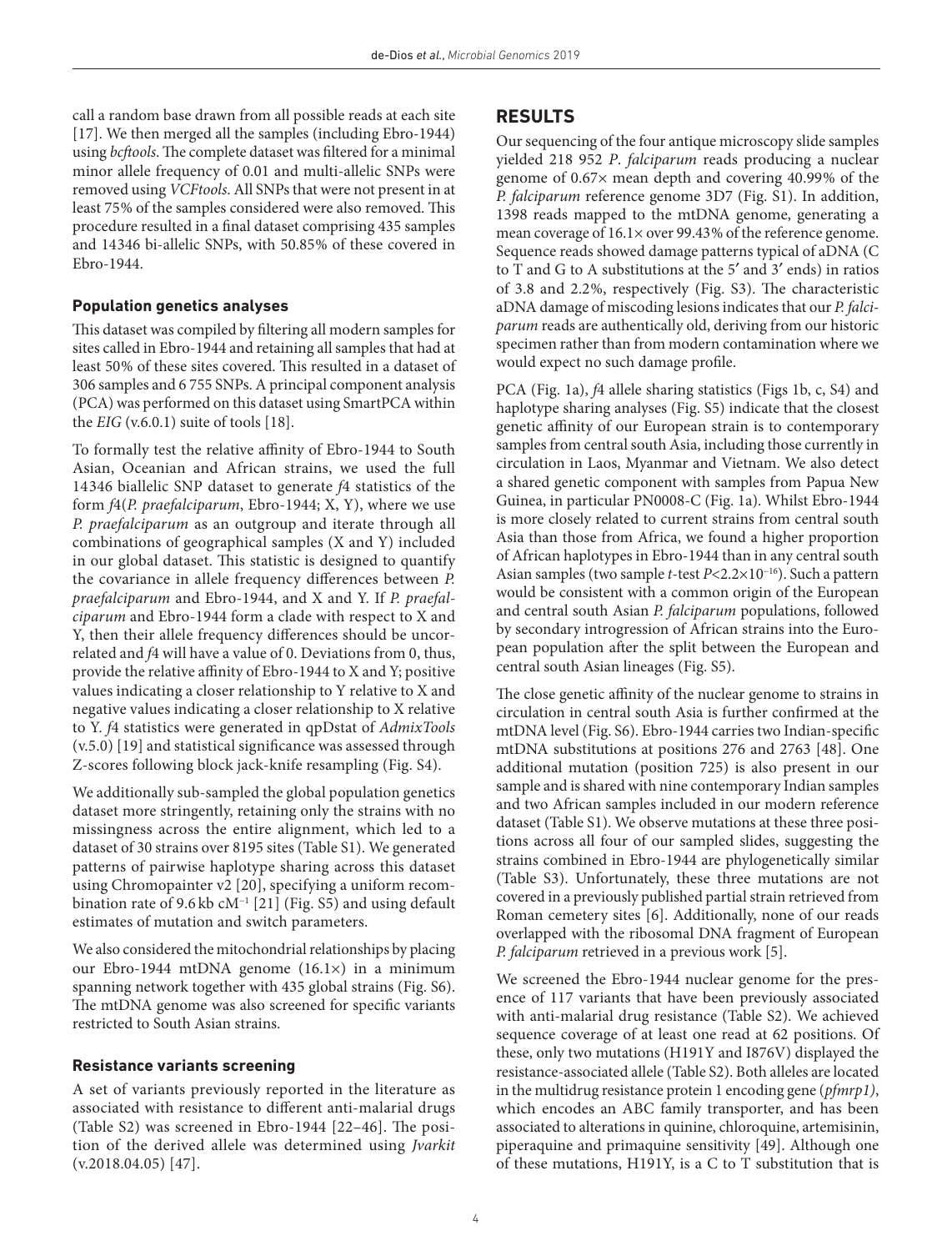characteristic of post-mortem DNA deamination, and might, thus, be expected in ancient samples, we believe this to be authentic as the transition is present in two overlapping reads, and is not located at the end of the reads where damage tends to accumulate [\[50\]](#page-6-3). While the second variant, I876V, is only covered by a single read, it is an A to G substitution and is, thus, not a common DNA damage motif. To provide additional support for the presence of these derived alleles, we imputed these positions in our partial genome by using a reference panel of modern strains carrying the H191Y and I876V variants (see the Supplementary Material). Interestingly, while the latter variant is distributed worldwide, the former is currently restricted to Asia and Oceania, consistent with an Asian dispersal of *P. falciparum* into Europe.

## **Discussion**

We showed that an eradicated European *P. falciparum* strain from the 20th century is most closely related to extant strains from central south Asia, such as those currently in circulation in Laos, Myanmar and Vietnam. Although we detect some evidence for secondary introgression of African *P. falciparum* into the extinct European population, the significantly stronger affinity to Asian strains argues against a direct African origin [\[4](#page-4-3)] of European *P. falciparum*, and points instead to a migration event between Europe and Asia.

We cannot infer the directionality of the migration between Europe and Asia from the genetic evidence alone. A recent expansion of *P. falciparum* from Europe to Asia and Oceania, coinciding with European colonial expansion, might be conceivable given the well-characterized role of colonialism in the widespread dissemination of other major infectious diseases, such as *Mycobacterium tuberculosis* lineage 4, the globally distributed agent of tuberculosis [\[51](#page-6-4)].

However, a migration of *P. falciparum* from Europe to Asia does not sit well with historical evidence of the arrival of the parasite in Europe during antiquity [[2–6\]](#page-4-1). Given that our extinct European strain shares significantly more alleles with extant Asian rather than African strains, the arrival of *P. falciparum* malaria parasites into Europe likely took place from the Asian sub-continent rather than spreading from Africa via the Mediterranean during the Roman Empire.

Plausible historical migrations responsible for a spread into Europe from the East include the extensive commercial exchanges and movement between people of various ethnicities in the Achaemenid Empire (550-330 BCE). Alternatively, *P. falciparum* might have reached Europe during the subsequent Hellenistic period, connecting India with the Mediterranean, following the conquest of the Achaemenid Empire by Alexander the Great.

The availability of a strain pre-dating most of the currently used anti-malarial drugs allowed us to look for the presence of resistance variants that may inform on the spread of such resistances in the future. The two resistance variants we observed in the *pfmrp1* gene could be explained by standing variation for drug-resistance mutations in *P. falciparum* or may have arisen following the use of quinine for over three centuries; chloroquines were not introduced in Spain until 1948 and initially only in the African colonies.

Our results provide novel insights into the evolution and past demography of one of the world's deadliest pathogens, which could not have been reached by studying the genomes of extant strains alone. Additional genomic evidence from both medical collections and ancient remains will be needed to reconstruct more precise timings and routes for the spread of malaria into Europe, and could also help in determining the emergence and drivers of resistance to anti-malarial drugs.

#### Funding information

C. L. -F. is supported by Obra Social 'La Caixa', Secretaria d'Universitats i Recerca Programme del Departament d'Economia i Coneixement de la Generalitat de Catalunya (GRC 2017 SGR 880) and by FEDER-MINECO (PGC2018-095931-B-100). L. v. D. and F. B. acknowledge financial support from the MRC Newton Fund UK–China NSFC initiative (grants MR/P007597/1 and 81661138006).

#### Acknowledgements

We are grateful to the descendants of Dr Canicio, Miquel and Ildefons Oliveras, for sharing their slides with us.

#### Author contributions

F. B., M. T. P. G. and C. L.-F. conceived the research; C. A. and R. E. collected the samples and associated information; C. C., M. S.-V. and R. F. performed experimental procedures; T. d.-D., L. v. D. and P. G. performed computational analysis; S. H. provided information on resistance variants; T. d.-D., L. v. D., F. B., M. T. P. G. and C. L.-F wrote the paper.

#### Conflicts of interest

The authors declare that there are no conflicts of interest.

#### Ethical statement

Experimental protocols have been approved by the Clinical Research Ethics Committee of Institut Hospital del Mar d'Investigacions Mèdiques (CEIC-PSMAR).

#### Data bibliography

1. The *Plasmodium falciparum* reference genome used was *P. falciparum* 3D7, assembly ASM276v2.

2. The *Plasmodium vivax* reference genome used was *P. vivax* Sal-1, assembly ASM241v2.

3. Details of the *Plasmodium falciparum* samples used in the population genetics analyses can be found under the study accession number PRJEB2136. Accession numbers for each sample are described in Table S1.

4. The sequence of *Plasmodium praefalciparum* can be found under accession number SAMEA2464702.

#### References

- <span id="page-4-0"></span>1. MalariaGEN Plasmodium falciparum Community Project. 2016. Genomic epidemiology of artemisinin resistant malaria. [https://](https://elifesciences.org/articles/08714) [elifesciences.org/articles/08714](https://elifesciences.org/articles/08714)
- <span id="page-4-1"></span>2. Jones WHS. *Malaria, a Neglected Factor in the History of Greece and Rome*. Cambridge: Cambridge University Press; 1907. pp. 97–102.
- <span id="page-4-2"></span>3. Sallares R, Bouwman A, Anderung C. The spread of malaria to southern Europe in antiquity: new approaches to old problems. *Med Hist* 2004;48:311–328.
- <span id="page-4-3"></span>4. De Zulueta J. Malaria and Mediterranean history. *Parassitologia* 1973;15:1–15.
- <span id="page-4-4"></span>5. Sallares R, Gomzi S. Biomolecular archaeology of malaria. *Ancient Biomolecules* 2001;3:195–213.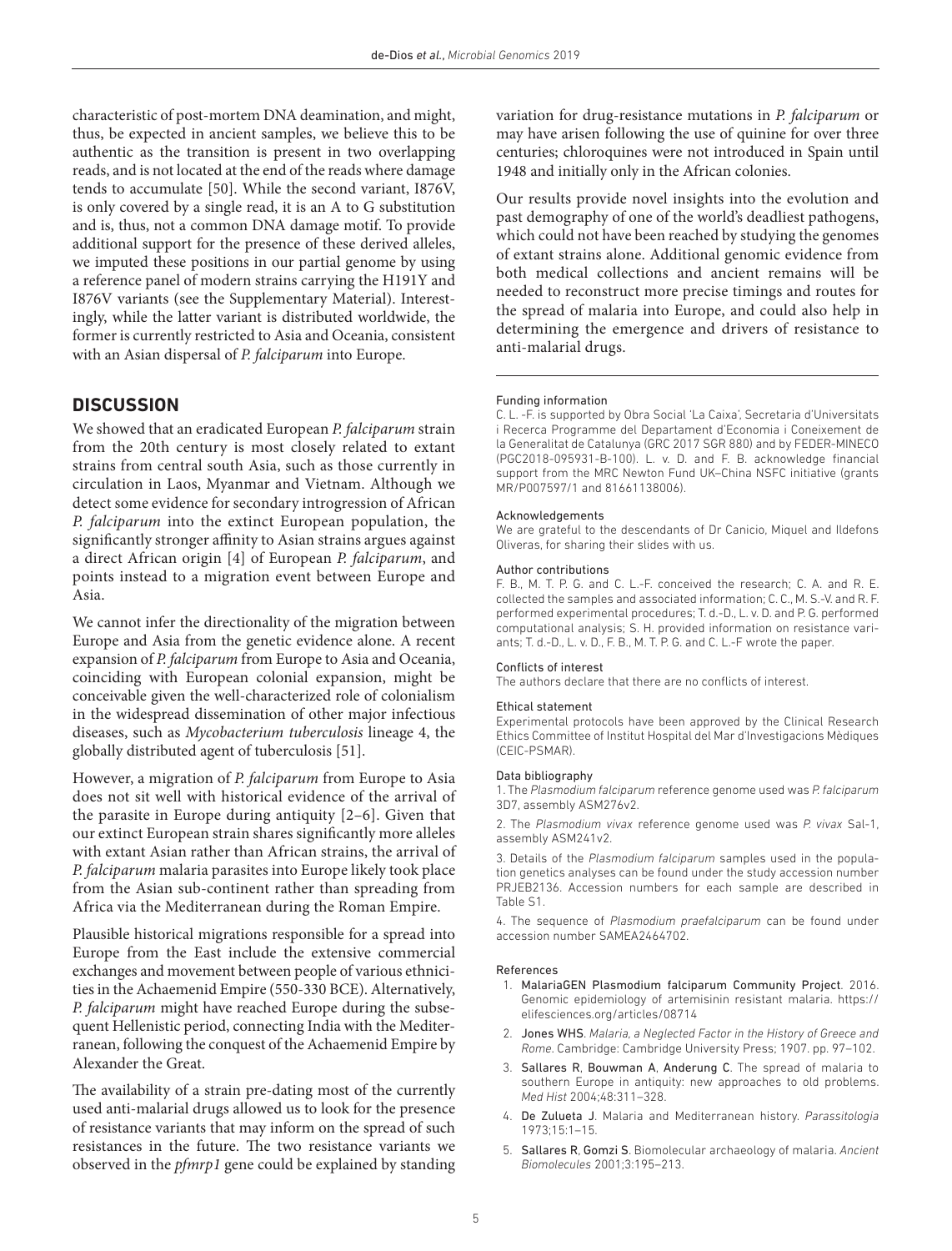- <span id="page-5-0"></span>6. Marciniak S, Prowse TL, Herring DA, Klunk J, Kuch M *et al*. *Plasmodium falciparum* malaria in 1st–2nd century CE southern Italy. *Current Biology* 2016;26:R1220–R1222.
- <span id="page-5-1"></span>7. Gelabert P, Sandoval-Velasco M, Olalde I, Fregel R, Rieux A *et al*. Mitochondrial DNA from the eradicated European *Plasmodium vivax* and *P. falciparum* from 70-year-old slides from the Ebro Delta in Spain. *Proc Natl Acad Sci USA* 2016;113:11495–11500.
- <span id="page-5-2"></span>Andrews S. FastQC, a quality control tool for high throughput sequence data; 2010. [http://www.Bioinformatics.Babraham.](http://www.Bioinformatics.Babraham.Ac.Uk/Projects/Fastqc/) [Ac.Uk/Projects/Fastqc/](http://www.Bioinformatics.Babraham.Ac.Uk/Projects/Fastqc/)
- <span id="page-5-3"></span>9. Martin M. Cutadapt removes adapter sequences from highthroughput sequencing reads.. *EMBnet.Journal* 2011;17:10–12.
- <span id="page-5-4"></span>10. Li H, Durbin R. Fast and accurate short read alignment with Burrows-Wheeler transform. *Bioinformatics* 2009;25:1754–1760.
- <span id="page-5-5"></span>11. Key FM, Posth C, Krause J, Herbig A, Bos KI. Mining metagenomic data sets for ancient DNA: recommended protocols for authentication. *Trends Genet* 2017;33:508–520.
- <span id="page-5-6"></span>12. Li H, Handsaker B, Wysoker A, Fennell T, Ruan J *et al*. The Sequence Alignment/Map format and SAMtools. *Bioinformatics* 2009;25:2078–2079.
- <span id="page-5-7"></span>13. Jónsson H, Ginolhac A, Schubert M, Johnson PLF, Orlando L *et al*. mapDamage2.0: fast approximate Bayesian estimates of ancient DNA damage parameters. *Bioinformatics* 2013;29:1682–1684.
- <span id="page-5-8"></span>14. García-Alcalde F, Okonechnikov K, Carbonell J, Cruz LM, Götz S *et al*. Qualimap: evaluating next-generation sequencing alignment data. *Bioinformatics* 2012;28:2678–2679.
- <span id="page-5-9"></span>15. Van der Auwera GA, Carneiro MO, Hartl C, Poplin R, del Angel G *et al*. From FastQ data to high-confidence variant calls: the Genome Analysis Toolkit best practices pipeline. *Curr Protoc Bioinformatics* 2013;43:11.10.1–11.10.33.
- <span id="page-5-10"></span>16. DanecekP, AutonA, AbecasisG, Albers CA, Banks E *et al*. The variant call format and VCFtools. *Bioinformatics* 2011;27:2156–2158.
- <span id="page-5-11"></span>17. Green RE, Krause J, Briggs AW, Maricic T, Stenzel U *et al*. A draft sequence of the Neandertal genome. *Science* 2010;328:710–722.
- <span id="page-5-12"></span>18. Price AL, Patterson NJ, Plenge RM, Weinblatt ME, Shadick NA *et al*. Principal components analysis corrects for stratification in genome-wide association studies. *Nat Genet* 2006;38:904–909.
- <span id="page-5-13"></span>19. Patterson N, Moorjani P, Luo Y, Mallick S, Rohland N *et al*. Ancient admixture in human history. *Genetics* 2012;192:1065–1093.
- <span id="page-5-14"></span>20. Lawson DJ, Hellenthal G, Myers S, Falush D. Inference of population structure using dense haplotype data. *PLoS Genet* 2012;8:e1002453.
- <span id="page-5-15"></span>21. Jiang H, Li N, Gopalan V, Zilversmit MM, Varma S *et al*. High recombination rates and hotspots in a *Plasmodium falciparum* genetic cross. *Genome Biol* 2011;12:R33.
- <span id="page-5-16"></span>22. Foote SJ, Kyle DE, Martin RK, Oduola AM, Forsyth K *et al*. Several alleles of the multidrug-resistance gene are closely linked to chloroquine resistance in *Plasmodium falciparum*. *Nature* 1990;345:255–258.
- 23. Price RN, Cassar C, Brockman A, Duraisingh M, van Vugt M *et al*. The *pfmdr1* gene is associated with a multidrug-resistant phenotype in *Plasmodium falciparum* from the Western border of Thailand. *Antimicrob Agents Chemother* 1999;43:2943–2949.
- 24. Dahlström S, Ferreira PE, Veiga MI, Sedighi N, WiklundL*et al*. *Plasmodium falciparum* multidrug resistance protein 1 and artemisinin-based combination therapy in Africa. *J Infect Dis* 2009;200:1456–1464.
- 25. Rottmann M, McNamara C, Yeung BKS, Lee MCS, Zou B *et al*. Spiroindolones, a potent compound class for the treatment of malaria. *Science* 2010;329:1175–1180.
- 26. Setthaudom C, Tan-ariya P, Sitthichot N, Khositnithikul R, Suwandittakul N *et al*. Role of *Plasmodium falciparum* chloroquine resistance transporter and multidrug resistance 1 genes on in vitro chloroquine resistance in isolates of *Plasmodium falciparum* from Thailand. *Am J Trop Med Hyg* 2011;85:606–611.
- 27. Veiga MI, Ferreira PE, Jörnhagen L, Malmberg M, Kone A *et al*. Novel polymorphisms in *Plasmodium falciparum* ABC transporter

genes are associated with major ACT antimalarial drug resistance. *PLoS One* 2011;6:e20212.

- 28. Takala-Harrison S, Clark TG, Jacob CG, Cummings MP, Miotto O *et al*. Genetic loci associated with delayed clearance of *Plasmodium falciparum* following artemisinin treatment in Southeast Asia. *Proc Natl Acad Sci USA*2013;110:240–245.
- 29. Gupta B, Xu S, Wang Z, Sun L, Miao J *et al*. *Plasmodium falciparum* multidrug resistance protein 1 (pfmrp1) gene and its association with in vitro drug susceptibility of parasite isolates from north-east Myanmar. *J Antimicrob Chemother* 2014;69:2110–2117.
- 30. Vaidya AB, Morrisey JM, Zhang Z, Das S, Daly TM *et al*. Pyrazoleamide compounds are potent antimalarials that target Na+ homeostasis in intraerythrocytic *Plasmodium falciparum*. *Nat Commun* 2014;5:5521.
- 31. Miotto O, Amato R, Ashley EA, MacInnis B, Almagro-Garcia J *et al*. Genetic architecture of artemisinin-resistant *Plasmodium falciparum*. *Nat Genet* 2015;47:226–234.
- 32. Pelleau S, Moss EL, Dhingra SK, Volney B, Casteras J *et al*. Adaptive evolution of malaria parasites in French Guiana: reversal of chloroquine resistance by acquisition of a mutation in *pfcrt*. *Proc Natl Acad Sci USA* 2015;112:11672–11677.
- 33. Callaghan PS, Siriwardana A, Hassett MR, Roepe PD. *Plasmodium falciparum* chloroquine resistance transporter (PfCRT) isoforms PH1 and PH2 perturb vacuolar physiology. *Malar J* 2016;15:186.
- 34. Reed MB, Saliba KJ, Caruana SR, Kirk K, Cowman AF. Pgh1 modulates sensitivity and resistance to multiple antimalarials in *Plasmodium falciparum*. *Nature* 2000;403:906–909.
- 35. Mishra N, Bharti RS, Mallick P, Singh OP, Srivastava B *et al*. Emerging polymorphisms in falciparum Kelch 13 gene in Northeastern region of India. *Malar J* 2016;15:4–9.
- 36. Wang Z, Cabrera M, Yang J, Yuan L, Gupta B *et al*. Genome-wide association analysis identifies genetic loci associated with resistance to multiple antimalarials in *Plasmodium falciparum* from China-Myanmar border. *Sci Rep* 2016;6:33891.
- 37. Ye R, Hu D, Zhang Y, Huang Y, Sun X *et al*. Distinctive origin of artemisinin-resistant *Plasmodium falciparum* on the China-Myanmar border. *Sci Rep* 2016;6:20100.
- 38. Kobasa T, Talundzic E, Sug-aram R, Boondat P, Goldman IF *et al*. Emergence and spread of kelch13 mutations associated with artemisinin resistance in *Plasmodium falciparum* parasites in 12 Thai provinces from 2007 to 2016. *Antimicrob Agents Chemother* 2018;62:e02141-17.
- 39. Ross LS, Dhingra SK, Mok S, Yeo T, Wicht KJ *et al*. Emerging Southeast Asian PfCRT mutations confer *Plasmodium falciparum* resistance to the first-line antimalarial piperaquine. *Nat Commun* 2018;9:3314.
- 40. Mu J, Ferdig MT, Feng X, Joy DA, Duan J *et al*. Multiple transporters associated with malaria parasite responses to chloroquine and quinine. *Mol Microbiol* 2003;49:977–989.
- 41. Pickard AL, Wongsrichanalai C, Purfield A, Kamwendo D, Emery K *et al*. Resistance to antimalarials in Southeast Asia and genetic polymorphisms in PfMDR1. *Antimicrob Agents Chemother* 2003;47:2418–2423.
- 42. Durrand V, Berry A, Sem R, Glaziou P, Beaudou J *et al*. Variations in the sequence and expression of the *Plasmodium falciparum* chloroquine resistance transporter (Pfcrt) and their relationship to chloroquine resistance in vitro. *Mol Biochem Parasitol* 2004;136:273–285.
- 43. Happi CT, Gbotosho GO, Folarin OA, Akinboye DO, Yusuf BO *et al*. Polymorphisms in *Plasmodium falciparum* dhfr and dhps genes and age related in vivo sulfadoxine-pyrimethamine resistance in malaria-infected patients from Nigeria. *Acta Trop* 2005;95:183–193.
- 44. Sidhu ABS, Valderramos SG, Fidock DA. Pfmdr1 mutations contribute to quinine resistance and enhance mefloquine and artemisinin sensitivity in *Plasmodium falciparum*. *Mol Microbiol* 2005;57:913–926.
- 45. Echeverry DF, Holmgren G, Murillo C, Higuita JC, Björkman A *et al*. Polymorphisms in the *pfcrt* and *pfmdr1* genes of *Plasmodium*